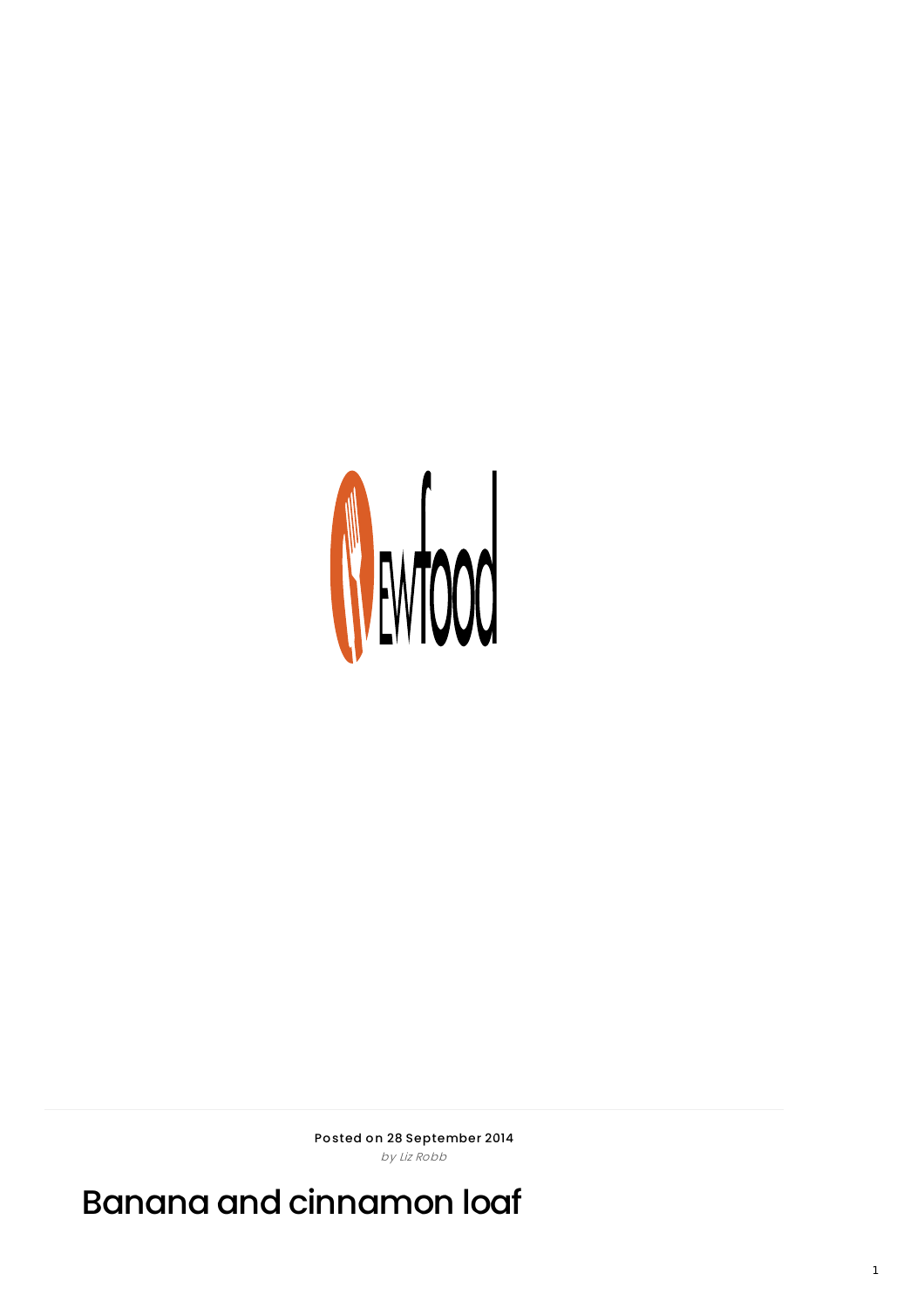

## Ingredients

225g self raising flour 1 level teaspoon of baking powder Pinch of salt Cinnamon 150-175g golden caster sugar 85g butter 2 large eggs 3 medium ripe bananas, about 275g peeled weight 1 teaspoon of light brown sugar

## Preparation

- 1. Preheat the oven to 180 degrees, 160 degrees fan oven. Lightly grease and line a loaf tin with baking parchment.
- 2 2. Sift the flour into a bowl and combine with the baking powder, salt and a heaped teaspoonful of cinnamon.
- 3 3. Into a separate large bowl, pour the caster sugar. Add the softened butter, cut into small pieces, and then cream them together until they are well combined.
- 4 4. Break the eggs into a small bowl and whisk. Add a little of the beaten egg into the sugar and butter mixture and beat together. Then add some of the flour mixture and beat that in. Repeat this process until the egg and the flour mixture are thoroughly combined with the butter and sugar. If the mixture becomes too stiff, just add a teaspoon of milk to loosen it a little.
- 5 5. Peel and chop the bananas into very small pieces. Add the pieces to the mixture and stir until they are mixed in well.
- 6 6. Tip the loaf mixture into the prepared tin and smooth the top to level it out.
- 7 7. Combine the brown sugar with a teaspoon of cinnamon, then sprinkle it over the top of the loaf.
- 8 8. Bake in the preheated oven for 50-60 minutes, testing with a skewer to see if it is cooked through and making sure the top is firm to the touch. Leave to cool on a cooling rack for 10-15 minutes.
- 9 <strong>Variations:</strong>
- 10 There are many versions of recipes for banana loaf, so here are some ideas if you'd like to ring the changes. Or experiment and try out your own ideas!
- 11 You can substitute the self raising flour for plain flour, and add another teaspoon of baking powder. Or try using wholemeal flour rather than white.